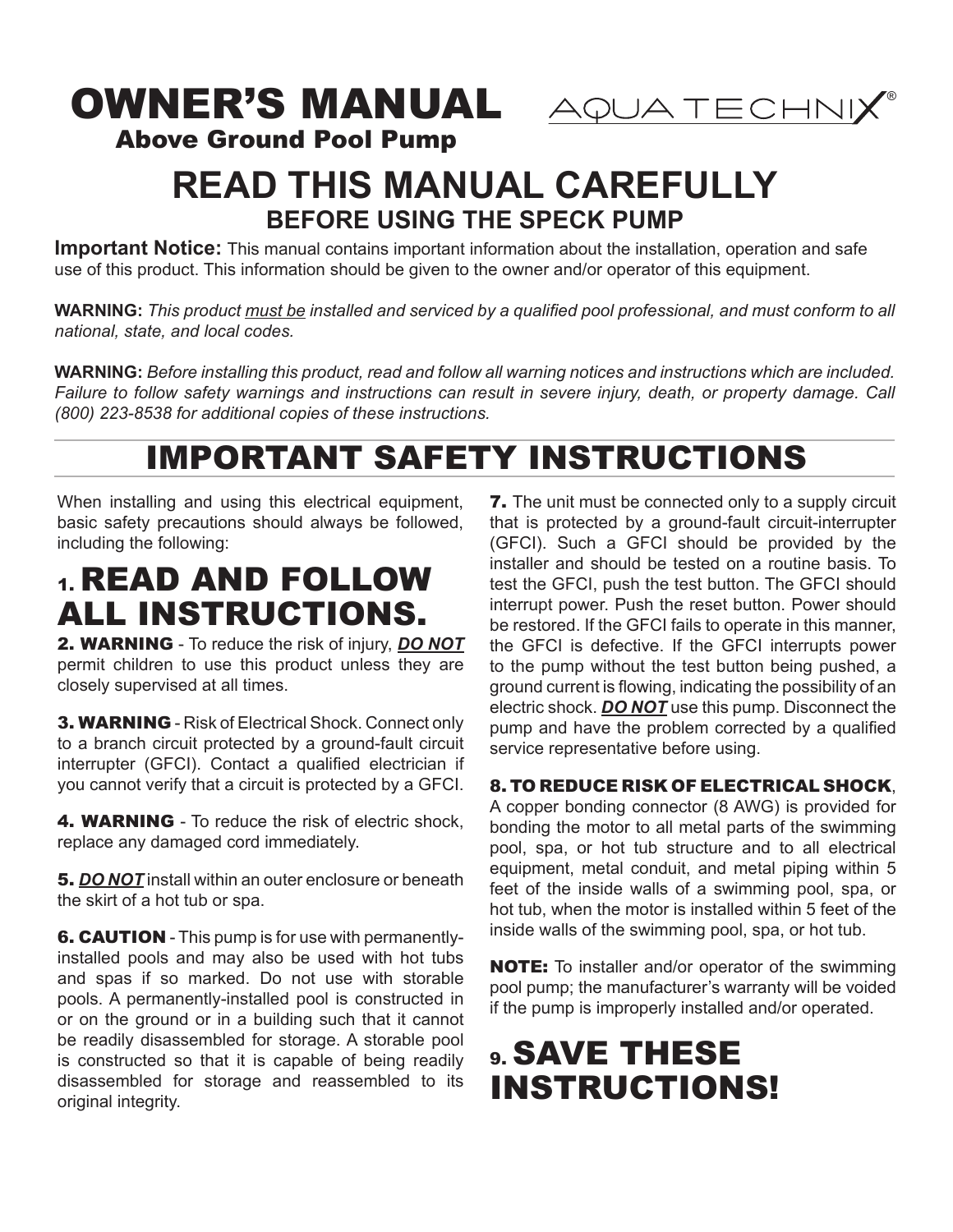### **SECTION 1 EQUIPMENT OPERATION AND MAINTENANCE**

#### 1/1 LOCATION

1. Locate the pump as close to the pool as practical. Consult local codes for minimum distance between pool and pump.

2. The piping should be as direct and free from turns or bends as possible, as elbows and other fittings greatly increase friction losses.

3. Place pump on a solid foundation which provides a rigid and vibration-free support so that it is readily accessible for service and maintenance.

4. Though the pump is designed for outdoor use, it is advised to protect the pump from continuous direct heat. Install the pump in a well ventilated location protected from excessive moisture (flooding, sprinklers, rain downspouts, etc.).

**5.** Protect the pump against flooding and excess moisture, prevent foreign objects from clogging air circulation around motor. All motors generate heat that must be removed by providing proper ventilation.

6. *DO NOT* store or use gasoline or other flammable vapors or liquids in the vicinity of this pump. *DO NOT* store pool chemicals near the pump.

7. *DO NOT* remove any safety alert labels such as *DANGER*, *WARNING*, or *CAUTION*. Keep safety labels in good condition and replace missing or damaged labels.

8. Provide access for future services by leaving a clear area around the pump. Allow plenty of space above the pump to remove lid and basket for cleaning.

#### 1/2 INSTALLATION

1. When connecting pipework to pump with threaded ports, it is recommended that thread seal tape be used. If the suction pipe is not sealed corectly, the pump will not prime properly and will pump small volumes of water or none at all.

2. When installing the pump, care should be taken to see that the suction line is below water level.

**3.** Suction and discharge line should be independently supported at a point near the pump to avoid strains being placed on the pump.

4. It is advisable to install a valve in both the suction and discharge line in the event that the pump must be removed for servicing.

5. Before starting the pump for the first time, remove the see-through lid. (Turn lid ring counterclockwise to remove.) Fill strainer tank with water until it is level with the suction inlet. Replace lid with locking ring. *Hand-tighten* the lid to make an air-tight seal. *DO NOT use any tools to tighten the lid.* 

**6.** When installing and using the motor, basic safety precautions should be done by a licensed electrician in accordance with local codes. Be certain that the motor frame is grounded. Motor name plate has voltage, phase, ampere draw and other motor information as well as wiring connection instructions.

BONDING: As required by National Electrical Code Article 680-22, the pump motor must be electrically bonded to the pool structure (reinforced bars, etc.) by a solid copper conductor not smaller than #8 AWG (8.4 mm<sup>2</sup>) wire via the external copper bonding lug on the pump motor.

**GROUNDING:** Permanently ground the pump motor using a conductor of appropriate size. Connect to the #10 green headed ground screw provided inside the motor terminal box.

NOTE: *DO NOT* connect to electric power supply until the unit is permanently grounded

#### 1/3 MAINTENANCE

The pump requires little or no service other than reasonable care and periodic cleaning of the strainer basket. *DO NOT* strike basket to clean. When cleaning the basket inspect the lid o-ring for damage and replace if necessary.

*NOTE: It is normal for a few drops of water to escape from the mechanical seal from time to time. This is especially true during the break-in period.*

The mechanical seal may come worn and/or loose during the course of time, depending on the running time and water quality. If water continually leaks out, a new mechanical seal should be fitted. After long periods of NOT operational (seasonal storage, etc.), the pump must be checked for ease of rotation while it is switched off.

**WARNING:** *Before servicing the pump, switch off the circuit breakers at the power source. Severe personal injury or death may occur if the pump starts while your hand is inside the pump.* 

Place a screwdriver, allen wrench or appropriate tool in the end of the motor shaft and turn it clockwise. *OR* Remove the fan cover and turn the fan in a clockwise direction manually. This may require removal of the cover at the rear of the motor or small circular cap at the rear center of the motor.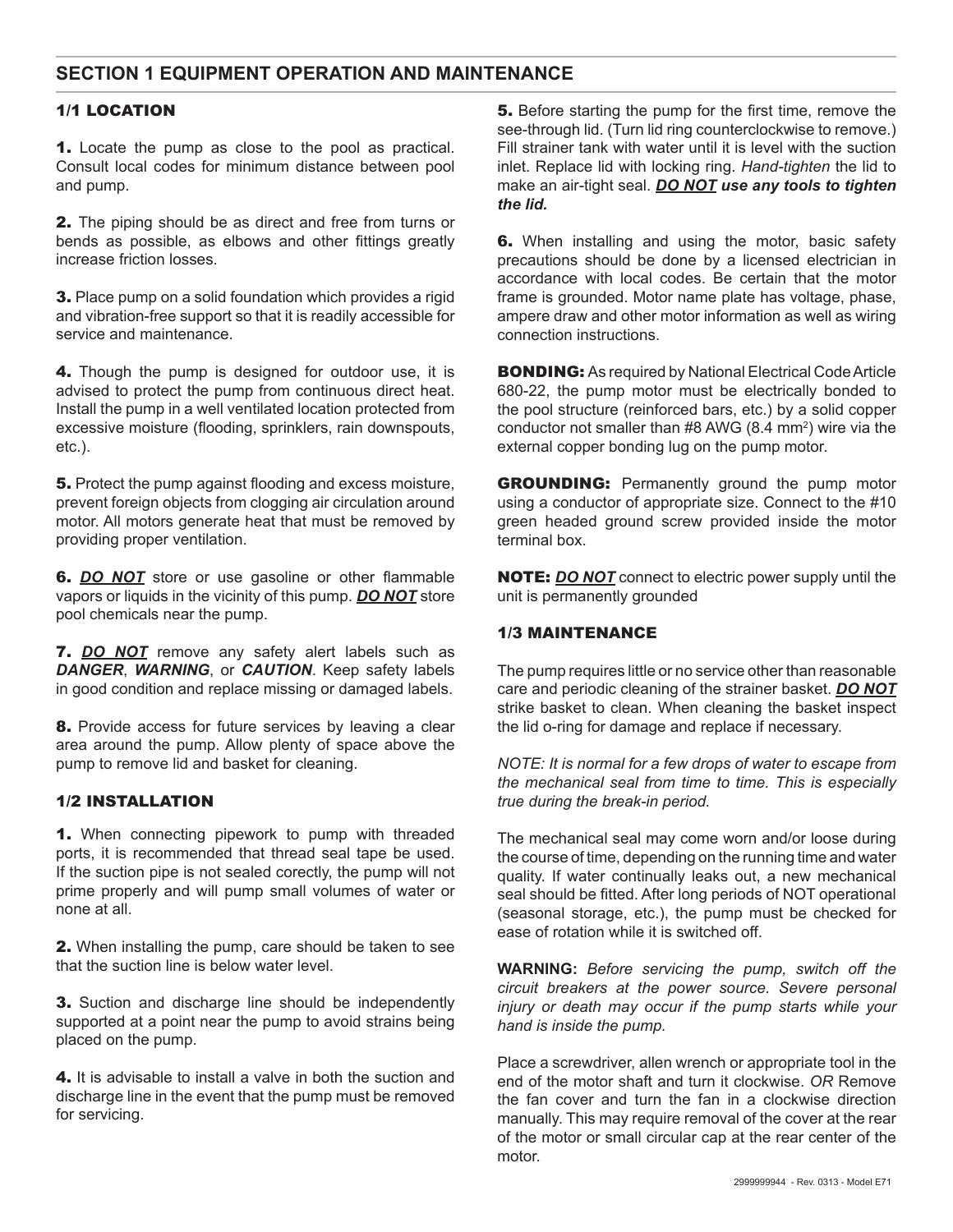### **SECTION 1 EQUIPMENT OPERATION AND MAINTENANCE**

#### 1/3 MAINTENANCE - continued

#### To Replace the Mechanical Seal

To replace the mechanical seal, remove the eight (8) bolts holding the casing to the seal housing. Slide the motor part including the seal housing out. Remove the terminal cover from the rear of the motor and secure the center motor shaft with a 7/16" wrench or screwdriver. Remove impeller nut by turning it counter-clockwise when facing it. Pull the impeller from the motor shaft noting the position of the seal. Remove the seal from the impeller shaft. To re-assemble, reverse the process. Use only water as a lubricant to install both sides of the seal. Make sure both sides of the seal (ceramic and spring portion) are clean. Gently wipe polished faces with soft and dry cotton cloth. Surfaces can easily be damaged by dirt and scratching. *(Use a drop of loc-tite to secure the impeller nut.)*

#### 1/4 WINTERIZING

**CAUTION:** *The pump must be protected when freezing temperatures are expected. Allowing the pump to freeze will cause severe damage and void the warranty.* 

#### 1/4 WINTERIZING - continued

There are two options when winterizing the pump:

#### Option 1:

Drain all the water from the pump, system equipment, and piping. Remove drain plug(s). *DO NOT* replace plug(s). Store plug(s) in the strainer basket for winter. Keep the motor covered and dry.

#### Option 2:

Drain all the water from the pump, system equipment, and piping. Remove the pump and motor from the plumbing and store indoors in a warm and dry location.

*Note: When the winter season is over the pump will need to be check and primed prior to start.*

*CAUTION: DO NOT run the pump dry. If the pump is run dry, the mechanical seal will be damaged and the pump will start to leak at the seal. If this occurs, the mechanical seal will need to be replaced. ALWAYS maintain the proper water level in your pool. Continued operation in this manner could cause a loss of pressure, resulting in damage to the pump casing, impeller, and mechanical seal.*

| <b>PROBLEM</b>          | <b>POSSIBLE CAUSES</b>             | <b>SOLUTION</b>                                                                                                                                                                                                                                     |
|-------------------------|------------------------------------|-----------------------------------------------------------------------------------------------------------------------------------------------------------------------------------------------------------------------------------------------------|
| 1. Pump will not prime. | a. Suction air leak.               | Make sure the see-through lid and o-ring are clean<br>and properly positioned. Hand tighten see-through<br>lid. Tighten all pipes and fittings on suction side of the<br>pump. Be sure water in the pool is high enough to flow<br>through skimmer. |
|                         | b. No water in pump.               | Make sure strainer tank is full of water.                                                                                                                                                                                                           |
|                         | c. Closed valves or blocked lines. | Open all valves in system. Clean skimmer and strainer<br>tank. Open pump and check for clogging of impeller.                                                                                                                                        |
|                         | d. Low voltage to motor.           | Check voltage at motor. If low, pump will not come up<br>to speed.                                                                                                                                                                                  |
| 2. Motor does not turn. | a. No power to motor.              | Check that all power switches are on. Be sure fuse<br>or circuit breaker is properly set. Time set properly?<br>Check motor wiring at terminals.                                                                                                    |
|                         | b. Pump jammed.                    | With power off, turn shaft. It should spin freely. If not,<br>disassemble and repair.                                                                                                                                                               |
| 3. Low flow.            | a. Dirty filter.                   | Back wash filter when filter pressure is high, or clean<br>cartridges.                                                                                                                                                                              |
|                         | b. No skimmer basket.              | Clean skimmer and pump strainer basket.                                                                                                                                                                                                             |
|                         | c. Closed valves or blocked lines. | See problem 1.                                                                                                                                                                                                                                      |
|                         | d. Suction air leak.               | See problem 1.                                                                                                                                                                                                                                      |

### **SECTION 2 TROUBLESHOOTING GUIDE**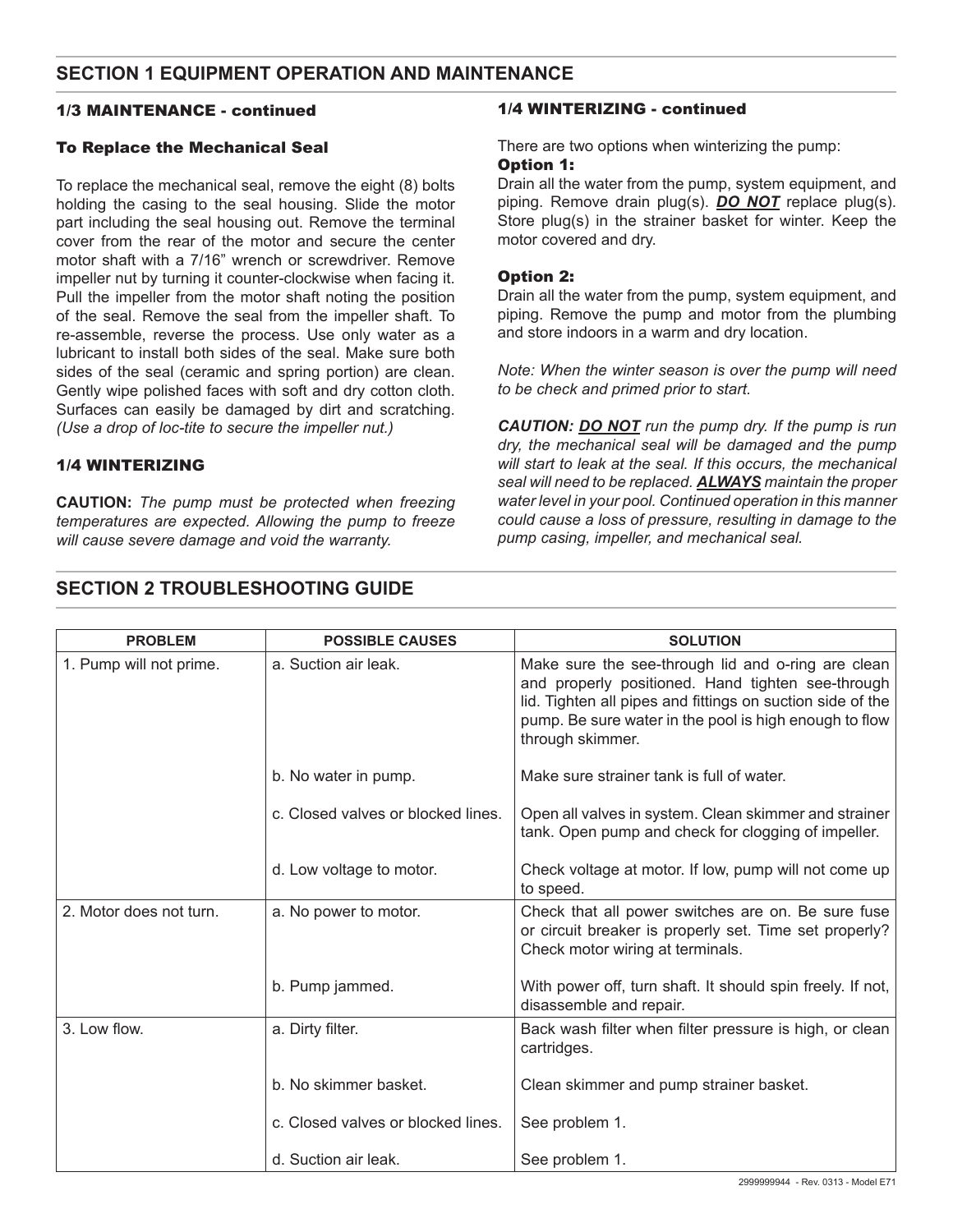## **SECTION 2 TROUBLESHOOTING GUIDE - continued**

| <b>PROBLEM</b>                               | <b>POSSIBLE CAUSES</b>                                                                                                                                                                                                                            | <b>SOLUTION</b>                                                                                                                                                                       |  |
|----------------------------------------------|---------------------------------------------------------------------------------------------------------------------------------------------------------------------------------------------------------------------------------------------------|---------------------------------------------------------------------------------------------------------------------------------------------------------------------------------------|--|
| 4. Noisy operation of motor.                 | a. Bad bearings.                                                                                                                                                                                                                                  | Noise when shaft is turned up by hand. Motor is hot in<br>bearing area when running. Replace bearing.                                                                                 |  |
| 5. Motor runs hot.                           | These motors will run hot to the touch, however, this is normal. They are designed that<br>way. Thermal overload protector will function to turn them off if there is an overload or high<br>temperature problem. Excessive heat can be cause by: |                                                                                                                                                                                       |  |
|                                              | a. Low voltage.                                                                                                                                                                                                                                   | Increase size of electrical wire. Be sure motor is<br>operating on correct voltage.                                                                                                   |  |
|                                              | b. Installed in direct sun.                                                                                                                                                                                                                       | Shield motor from sun's rays.                                                                                                                                                         |  |
|                                              | c. Poor ventilation.                                                                                                                                                                                                                              | Do not tighten cover or enclosure motor.                                                                                                                                              |  |
| 6. Noisy operation of pump.                  | a. Air leak in suction line. Bubbles<br>in water returning to pool at inlet.                                                                                                                                                                      | Repair leak. Check suction pipe, see-through lid in<br>place? O-ring clean?                                                                                                           |  |
|                                              | b. Restricted suction line due<br>to blockage or under size pipe.<br>Indicated by high vacuum reading<br>at pump suction.                                                                                                                         | Remove blockage or increase suction pipe size. Make<br>sure strainer tank is clean. Are all suction valves fully<br>open?                                                             |  |
|                                              | c. Foreign matter (gravel, metal,<br>etc.) in pump impeller.                                                                                                                                                                                      | Disassemble pump and remove foreign matter from<br>impeller.                                                                                                                          |  |
|                                              | d. Cavitation.                                                                                                                                                                                                                                    | Improve suction conditions. (Reduce suction life,<br>reduce number of fittings, increase pipe size.) Increase<br>discharge pressure and reduce flow by throttling<br>discharge valve. |  |
| 7. Motor overload protection<br>"kicks out". | a. Motor is not connected properly.                                                                                                                                                                                                               | Check wiring diagram on motor.                                                                                                                                                        |  |
|                                              | b. Low voltage due to under size<br>wire or low incoming voltage.                                                                                                                                                                                 | Check with volt meter. Increase size of supply wire.<br>Reports low supply voltage to power company. Voltage<br>at motor must be within 10% of motor nameplate<br>voltage.            |  |
|                                              | c. Wrong size heaters in protective<br>device.                                                                                                                                                                                                    | Heaters should be one size larger than full load amps<br>shown on motor nameplate.                                                                                                    |  |
|                                              | d. Overload due to binding in pump<br>or wrong size impeller.                                                                                                                                                                                     | Indicated by high amperage readings on motor,<br>binding shaft. Disassemble unit and correct.                                                                                         |  |

## **SECTION 3 SERVICING INFORMATION**

When calling the manufacturer regarding a question or problem with your pump, please have the serial number available. The serial number is located on the pump either on the flange or motor labels.

Replacement parts may be available from your installer. Call, fax, or write: Speck Pumps at 8125 Bayberry Road, Jacksonville, Florida 32256 Phone (904) 739-2626 Fax (904) 737-5261, e-mail: info.usa@speck-pumps.com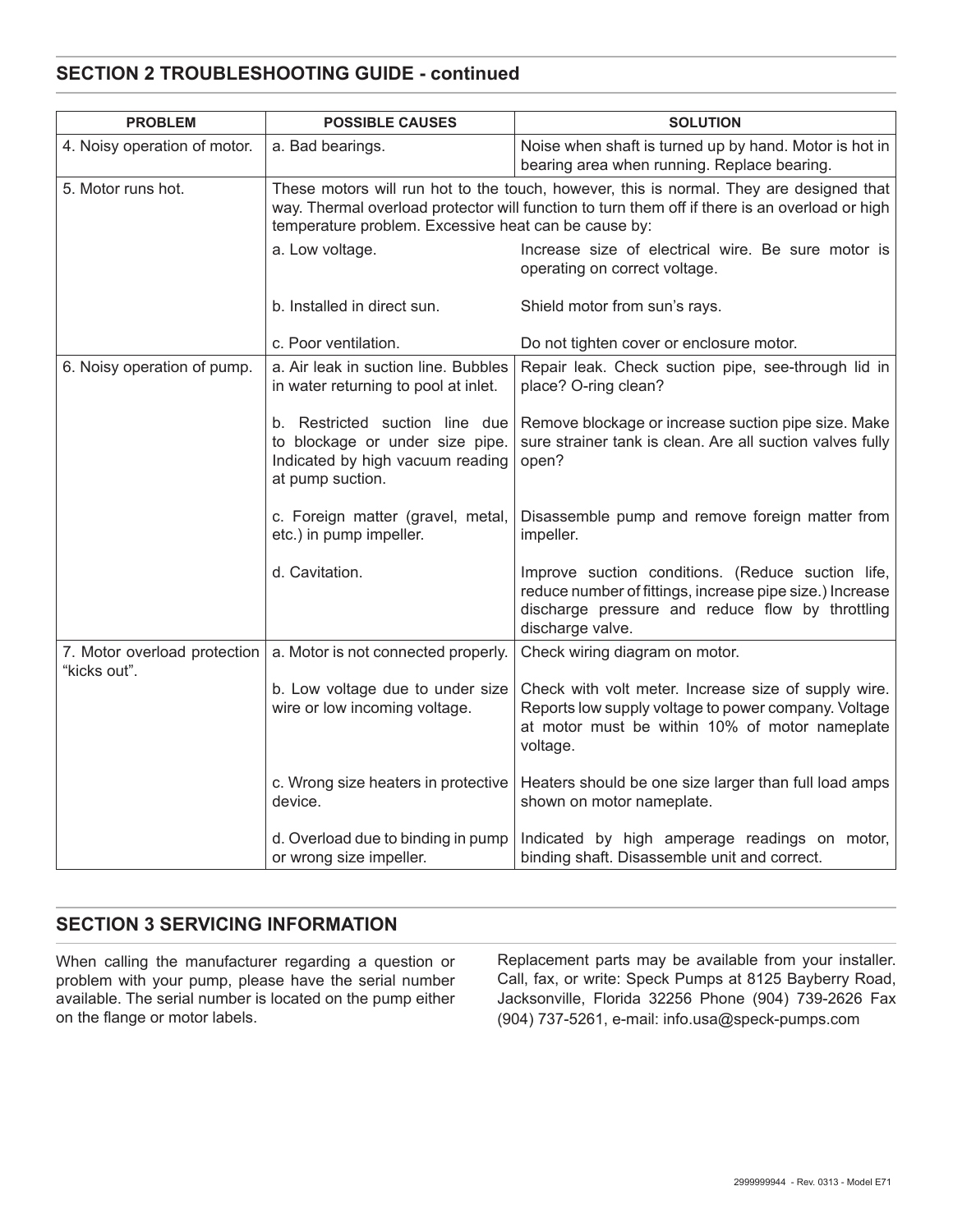### **SECTION 4 LIMITED WARRANTY**

Speck Pumps-Pool Products, Inc. grants solely to the original consumer purchaser ("Buyer") of the pump and motor the following personal, non-transferable and limited warranty on the following terms and conditions (the "Limited Warranty"): the pump and motor is warranted to be free of material defects in materials or workmanship under normal use for a period of one (1) year beginning on the date of the Buyer's purchase of the pump and motor. Not withstanding any provisions herein to the contrary, the warranties and obligations hereunder shall not in any event extend for more than two (2) years beyond the date of shipment of the pump and motor from the factory (the "Limited Warranty Period"). The Limited Warranty is subject to each of the following additional terms and conditions:

1. **IN THE EVENT OF ANY BREACH OF THE LIMITED WARRANTY, SPECK PUMPS - POOL PRODUCTS, INC.'S ENTIRE OBLIGATION AND LIABILITY TO BUYER, AND BUYER'S SOLE AND EXCLUSIVE REMEDY SHALL BE AS FOLLOWS:** Speck Pumps - Pool Products, Inc. will, at its option, either repair or replace the pump and motor or refund to Buyer the purchase price actually paid by Buyer for the pump and motor subject to the Limited Warranty. Speck Pumps - Pool Products, Inc. shall have no obligations under the Limited Warranty unless Buyer delivers timely written notice to Speck Pumps - Pool Products, Inc. of the Limited Warranty claim within the Limited Warranty Period and returns the pump and motor to Speck Pumps - Pool Products, Inc. if requested. To the fullest extent permitted by law, Speck Pumps - Pool Products, Inc. expressly disclaims any liability for, and the Limited Warranty does not include or cover, any labor, costs or other expenses in connection with the removal, transportation, shipment, insurance, replacement, repair, or installation of repaired or replaced parts or for any other costs or expenses or damages to property or things including, but not limited to, those arising in connection with the use of, or inability to use, the pump and motor.

2. To the fullest extent permitted by law, the Limited Warranty will be void and of no force or effect and Speck Pumps - Pool Products, Inc. will have no liability, responsibilities or obligations to Buyer or with respect to the pump and motor in the event of the occurrence of any one or more of the following:

- (a) Any damage to the pump and motor caused by Buyer, any third party, ground movement, other natural forces, acts of God or any other sources or causes not arising from a breach of the Limited Warranty, excluding ordinary wear and tear;
- (b) Any replacement, modification, alteration or repair of any parts or components of the pump and motor by anyone other than Speck Pumps - Pool Products, Inc.;
- (c) Any abuse, misuse, accident, tampering with, improper installation or modification of the pump and motor or any other actions, inactions or failures to act that violate the terms and conditions of this Limited Warranty;
- (d) Buyer's failure or inability to present an invoice, bill, receipt or other documentation clearly evidencing that the pump and motor was installed and maintained in strict compliance with this Limited Warranty and that the claim was timely submitted within the Limited Warranty Period; and/or
- (e) Buyer's failure to comply with the conditions and contingencies set forth in paragraph 3 below.
- 3. The Limited Warranty is expressly conditioned and contingent upon Buyer's strict compliance with each of the following:
	- (a) Installation of the pump and motor by an experienced and qualified pool industry professional and a licensed electrician who is licensed within the jurisdiction in which the pump and motor is installed and will be used; and
	- (b) Buyer's operation and maintenance of the pump and motor in strict accordance with Speck Pumps Pool Products, Inc.'s printed operator/maintenance manuals delivered with the pump and motor.

4. **DISCLAIMER: THE LIMITED WARRANTY IS THE ONLY WARRANTY MADE AND IS IN LIEU OF ALL OTHER WARRANTIES, AND ANY AND ALL IMPLIED WARRANTY OR CONDITION OF MERCHANTABILITY, THE IMPLIED WARRANTY AGAINST INFRINGEMENT, AND THE IMPLIED WARRANTY OR CONDITION OF FITNESS FOR A PARTICULAR PURPOSE ARE EXPRESSLY LIMITED IN THEIR SCOPE AND DURATION TO THE ONE YEAR TERM OF THE LIMITED WARRANTY SET FORTH HEREIN. SOME STATES DO NOT ALLOW LIMITATIONS ON HOW LONG AN IMPLIED WARRANTY LASTS, SO THE ABOVE LIMITATION MAY NOT APPLY TO THE BUYER.**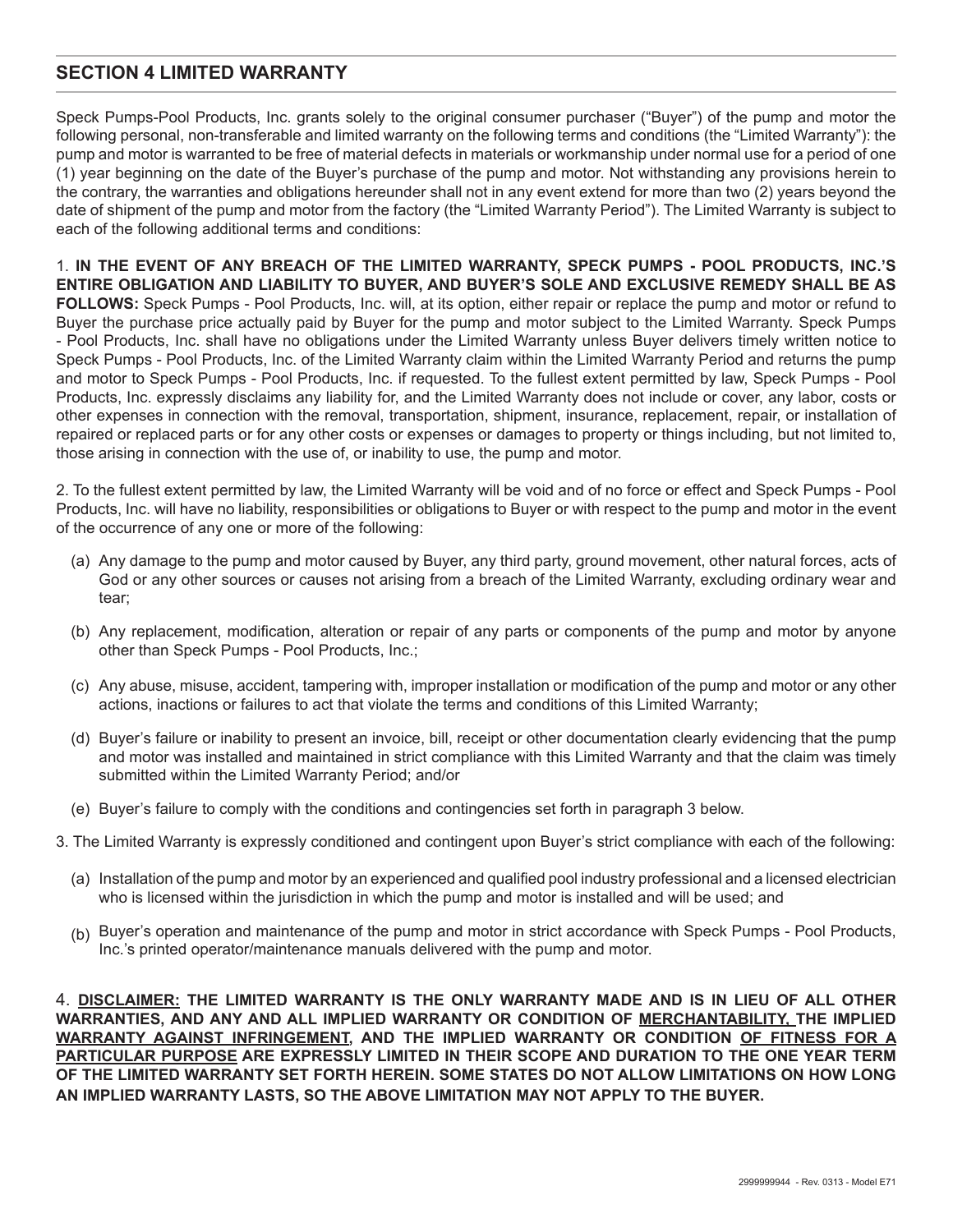### **SECTION 4 LIMITED WARRANTY - continued**

5. **TO THE FULLEST EXTENT PERMITTED BY LAW, IN NO EVENT SHALL SPECK PUMPS - POOL PRODUCTS, INC. OR ITS OFFICERS, DIRECTORS, EMPLOYEES, SHAREHOLDERS, AGENTS, OR REPRESENTATIVES BE LIABLE FOR ANY SPECIAL, INDIRECT, INCIDENTAL, EXEMPLARY OR CONSEQUENTIAL DAMAGES OR LOSS, INCLUDING TIME, MONEY, GOODWILL, AND LOST PROFITS IN ANY WAY WHICH MAY ARISE HEREUNDER OR FROM THE USE OF OR INABILITY TO USE THE PUMP AND MOTOR OR THE PERFORMANCE OR NONPERFORMANCE OF ANY OBLIGATION UNDER THIS LIMITED WARRANTY. THIS PARAGRAPH, THE WARRANTY DISCLAIMERS IN PARAGRAPH 4 ABOVE, AND THE SOLE AND EXCLUSIVE REMEDY SET FORTH IN PARAGRAPH 1 ABOVE SHALL APPLY EVEN IF SPECK PUMPS - POOL PRODUCTS, INC. HAS BEEN NOTIFIED OF THE POSSIBILITY OR LIKELIHOOD OF SUCH DAMAGES OCCURRING, WHETHER SUCH LIABILITY IS BASED ON CONTRACT, TORT, NEGLIGENCE, STRICT LIABILITY, PRODUCTS LIABILITY OR OTHERWISE, AND EVEN IF ANY REMEDY STATED HEREIN FAILS OF ITS ESSENTIAL PURPOSE. SOME STATES DO NOT ALLOW THE EXCLUSION OR LIMITATION OF SPECIAL, INDIRECT, INCIDENTAL, EXEMPLARY OR CONSEQUENTIAL DAMAGES OR LOSS, SO THE ABOVE EXCLUSIONS AND LIMITATIONS MAY NOT APPLY.**

6. This Limited Warranty gives the Buyer specific legal rights, and the Buyer may also have other rights, which vary from state to state.

7. A return merchandise authorization ("RMA") must be obtained from Speck Pumps - Pool Products, Inc. before returning any product. Products returned without an RMA will be refused and returned, unopened, to the Buyer. All returned products are to be sent freight prepaid and insured for Buyer's protection to the manufacturer at 8125 Bayberry Road, Jacksonville, Florida 32256. Under no condition will products be accepted after the expiration of the Limited Warranty Period. Speck Pumps - Pool Products, Inc. shall not bear any costs or risks incurred by Buyer in shipping a defective pump and motor to Speck Pumps - Pool Products, Inc. or in shipping a repaired or replaced pump and motor to Buyer.

#### **Technical Support:**

| <b>Address:</b>   | <b>Speck Pumps</b>                           |  |
|-------------------|----------------------------------------------|--|
|                   | 8125 Bayberry Road                           |  |
|                   | Jacksonville, FL. 32256                      |  |
|                   | USA                                          |  |
|                   |                                              |  |
| Hours:            | (Monday - Friday) $8:00$ am to $5:00$ pm EST |  |
| <b>Toll Free:</b> | 800-223-8538                                 |  |
| Phone:            | 904-739-2626                                 |  |
| Fax:              | 904-737-5261                                 |  |

**Website:** www.usa.speck-pumps.com

| Date of Installation: |  |
|-----------------------|--|
| Installed by:         |  |
| Serial Number:        |  |
| For Service Call:     |  |

*Manufactured by Speck Pumps, Jacksonville Florida USA,* © *2012-2013 All Rights Reserved.* 

This document is subject to change without notice.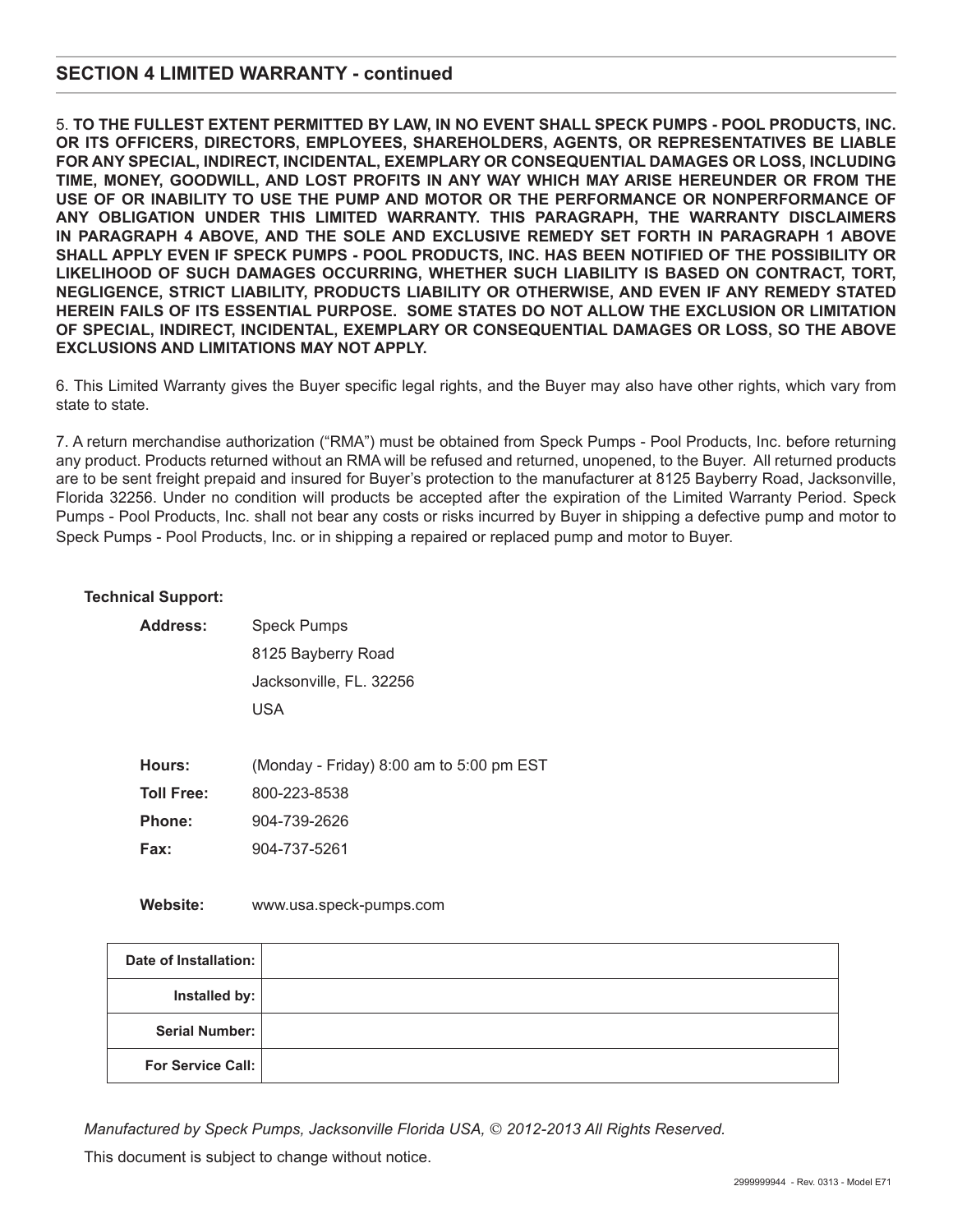# **Model PE71**  $\qquad \qquad \overbrace{ \text{AQUA TECHNIX}^{\circ}}$



| <b>PART</b><br><b>NUMBER</b> | <b>DRAWING</b><br><b>NUMBER</b> | <b>QTY</b><br><b>REQUIRED</b> | <b>DESCRIPTION</b>                                       |
|------------------------------|---------------------------------|-------------------------------|----------------------------------------------------------|
| 2901116020                   |                                 |                               | <b>LOCK RING - LID</b>                                   |
| 2901116010                   | 2                               |                               | LID - CLEAR                                              |
| 2901141201                   | 3                               |                               | O-RING - LID 137 x 5mm                                   |
| 2901114300                   | 4                               | 1                             | <b>BASKET - ONE PIECE</b>                                |
| 2901141200                   | 5                               |                               | O-RING - CASING 144 x 4mm                                |
| 2921923096                   | 6                               |                               | IMPELLER (-I) 0.75 THP (1.0 HP SPL)<br>$104/4.5$ mm      |
| 2921923042                   | 6.1                             |                               | IMPELLER (-II) 1.0 THP (1.5 HP SPL) 98 / 9mm             |
| 2921923193                   | 6.2                             |                               | IMPELLER (-III) 1.5 THP (2.0 HP SPL) 106 / 9mm W/ INSERT |
| 2991000091                   | 7                               | 8                             | SCREW - CASING (HEX/WASHER/SLOT) M7 x 48mm               |
| 2901210700                   | $8*$                            | $\mathbf 1$                   | CASING (**PUMP CASING INSERT REQUIRED)                   |
| 2921606204                   | 9                               |                               | MECHANICAL SEAL (5/8") - CARBON/CERAMIC                  |
| 2901110100B                  | 10                              |                               | <b>STRAINER TANK</b>                                     |
| 2901158200                   | 11                              |                               | DRAIN CAP 3/8" WITH GASKET - CASING                      |
| 2500300917                   | $(12-14)$                       |                               | UNION PACKAGE (1.5") SLIP COMPLETE - SUCTION/DISCHARGE   |
| 2921770003                   | $(12-14)$                       |                               | UNION PACKAGE (1.5") SLIP - SUCTION                      |
| 7300313001                   | $(12-14)$                       | $\mathbf 1$                   | UNION PACKAGE (1.5") SLIP - DISCHARGE                    |
| 2901111830                   | <b>NOT SHOWN</b>                |                               | PUMP CASING INSERT (-I)                                  |
| 2901111840                   | <b>NOT SHOWN</b>                |                               | PUMP CASING INSERT (-II)                                 |
| 2901111850                   | <b>NOT SHOWN</b>                | 1                             | PUMP CASING INSERT (-III)                                |
| 5863272102                   | <b>NOT SHOWN</b>                |                               | UNION END - 1.5" NPT SUCTION                             |
|                              |                                 |                               |                                                          |

#### **OPTIONAL PARTS**

| 7300313000 | $(12-14)$ | UNION PACKAGE (2.0") SLIP - DISCHARGE |
|------------|-----------|---------------------------------------|
| 2921770001 | $(12-14)$ | UNION PACKAGE (2.0") SLIP - SUCTION   |
| 2921157700 | 15        | SPANNER - LID                         |

\*CASING ROTATES FOR VERTICAL OR HORIZONTAL (SIDE) DISCHARGE